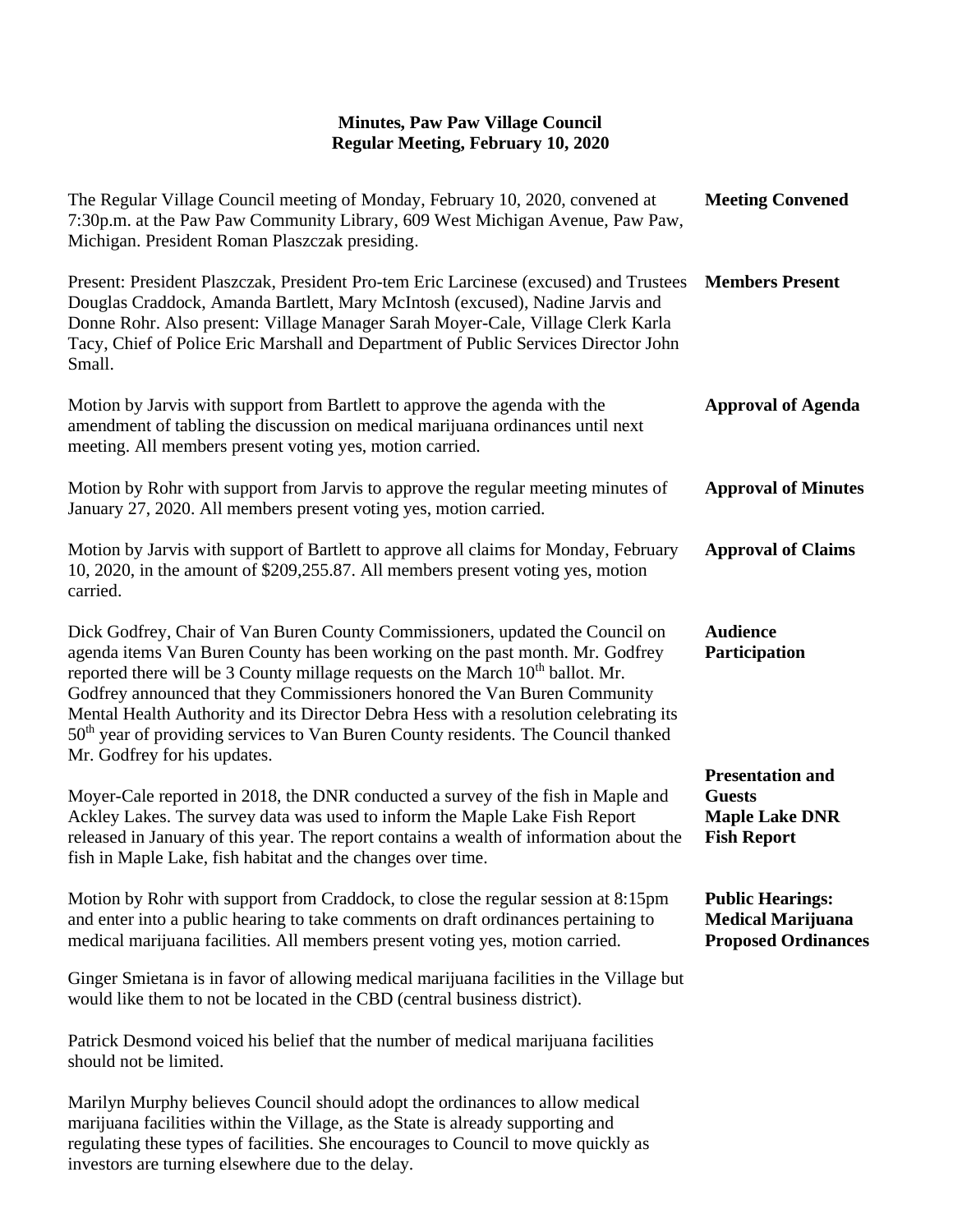Terrie Simpkins was originally opposed to medical marijuana facilities within the Village but now believes the additional people coming to town to obtain their medical marijuana may increases sales for other local businesses.

President Plaszczak spoke with the Chamber of Commerce to get their opinion of allowing medical marijuana facilities in the Village. The Chamber is supportive of the facilities if located outside of the CBD.

Motion by Rohr with support from Craddock to close the public hearing at 8:30pm and re-enter regular session. All members present voting yes, motion carried.

Mike Dauss, Vice President of Dauss Architects, spoke to Council about the exterior improvements Burger King is making to their site to better follow trends in marketing and consumer expectations. Mr. Dauss noted drive-thru orders account for 72% of Burger King's gross sales. The site revision will include removing the sunroom feature, reducing the size of the dining area and adding an additional lane to the drivethru.

Moyer-Cale reports, the Planning Commission recommends approval of the site plan for Burger King with the following conditions:

- 1. Village Fire Department review/approval.
- 2. Village Department of Public Works review/approval of utility extensions/connections and the proposed method of storm water disposal.
- 3. Compliance with all Federal, State and Local codes/ordinances.

Motion by Bartlett with support from Craddock to approve the Burger King site plan with the adherence of the Planning Commission's three conditions. All members present voting yes, motion carried.

Discussion regarding the Maple Lake drawdown permit was tabled to a future meeting.

Discussion regarding the medical marijuana ordinances were table to a future meeting.

Motion by Rohr with support from Craddock to schedule a hearing to accept public comment on the proposed budget for fiscal year 2020-2021 on February 24, 2020 at 7:30pm or shortly thereafter. All members present voting yes, motion carried.

Moyer-Cale noted, an annual resolution is required to exempt ourselves from the requirements of PA 152 which limits the pension and health care offerings of the Village. This is required to maintain our level of benefits offered and to comply with state law.

Motion by Bartlett with support from Jarvis to approve Resolution 20-02 to comply with PA 152 by exercising the Village's right to exempt itself from the requirements of the act. Roll call vote; Craddock, Rohr, Plaszczak, Jarvis and Bartlett, all voting yes, motion carried.

**New Business: Burger King Site Plan Approval**

**Ongoing Business: Drawdown Permit Discussion**

**Medical Marijuana Ordinances**

**Schedule Budget Hearing**

**Resolution 20-02 PA 152 Exemption Resolution**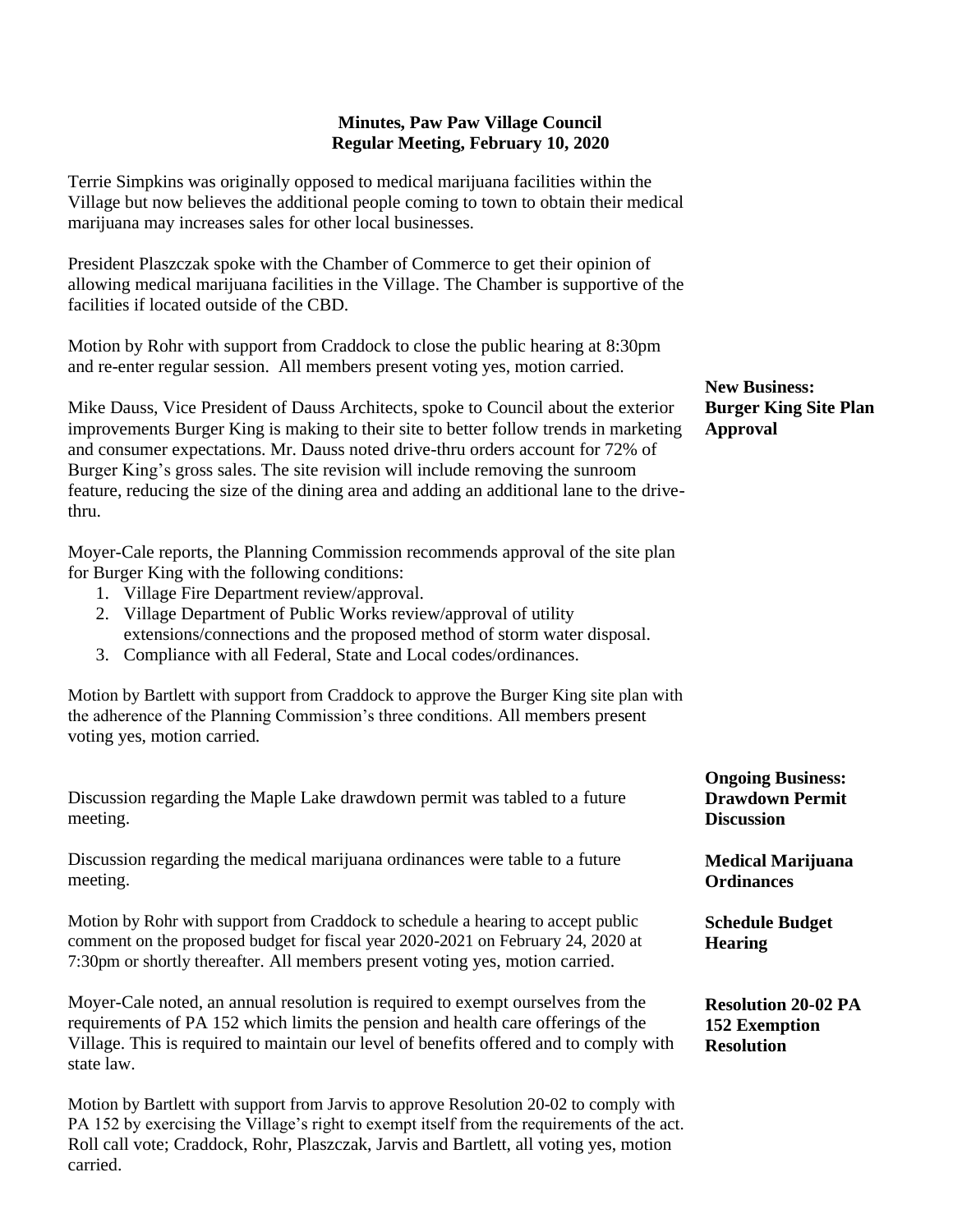| Moyer-Cale reported she recently received a letter from the Village of Clinton<br>regarding their belief that the new lead and copper rules are contrary to the General<br>Law Village Charter and the Michigan Constitution. They are reaching out to other<br>General Law Villages to gauge interest in participating/committing financially to the<br>pursuit of legal action to seek judicial relief from the DEGLE's lead and copper rule.<br>Council asked Moyer-Cale to please send of letter of response that the Village is not<br>interested in participating in the legal matter at this time. | <b>Lead and Copper</b><br><b>Request from the</b><br><b>Village of Clinton</b> |
|-----------------------------------------------------------------------------------------------------------------------------------------------------------------------------------------------------------------------------------------------------------------------------------------------------------------------------------------------------------------------------------------------------------------------------------------------------------------------------------------------------------------------------------------------------------------------------------------------------------|--------------------------------------------------------------------------------|
| Director Small updated Council on the plan to establish a rain barrel system to use<br>rainwater to water the downtown plants this summer.                                                                                                                                                                                                                                                                                                                                                                                                                                                                | <b>Water Use and</b><br>Conservation<br><b>Improvements</b>                    |
| Motion by Jarvis with support from Bartlett to approve Red Arrow Ministries' request<br>to hold the Easter Egg Hunt on Saturday, April 11 <sup>th</sup> at 10:30am at Kid's Paradise. All<br>members present voting yes, motion carried.                                                                                                                                                                                                                                                                                                                                                                  | <b>Easter Egg Hunt</b><br><b>Approval</b>                                      |
| No Report.                                                                                                                                                                                                                                                                                                                                                                                                                                                                                                                                                                                                | <b>Committee Meetings</b><br>and Reports<br><b>Finance and Admin</b>           |
| No Report.                                                                                                                                                                                                                                                                                                                                                                                                                                                                                                                                                                                                | <b>Public Services</b>                                                         |
| Bartlett reported the Parks and Rec committee met to discuss the Tyler Field<br>bathroom project, Maple Island bridge repair, the revamping of Kid's Paradise and the<br>spring kayak launch installation.                                                                                                                                                                                                                                                                                                                                                                                                | Area Parks & Rec                                                               |
| No Report.                                                                                                                                                                                                                                                                                                                                                                                                                                                                                                                                                                                                | <b>DDA</b>                                                                     |
| No Report.                                                                                                                                                                                                                                                                                                                                                                                                                                                                                                                                                                                                | <b>Economic Develop</b>                                                        |
| Jarvis noted the Farmers Market will begin the $2nd$ Sunday of July and run through the<br>2 <sup>nd</sup> Sunday of October.                                                                                                                                                                                                                                                                                                                                                                                                                                                                             | <b>Farmers Market</b>                                                          |
| No Report.                                                                                                                                                                                                                                                                                                                                                                                                                                                                                                                                                                                                | <b>Fire Board</b>                                                              |
| No Report.                                                                                                                                                                                                                                                                                                                                                                                                                                                                                                                                                                                                | <b>Historical Committee</b>                                                    |
| No Report.                                                                                                                                                                                                                                                                                                                                                                                                                                                                                                                                                                                                | <b>Housing Commission</b>                                                      |
| No Report.                                                                                                                                                                                                                                                                                                                                                                                                                                                                                                                                                                                                | <b>Maple Lake</b><br><b>Preservation</b>                                       |
| No Report.                                                                                                                                                                                                                                                                                                                                                                                                                                                                                                                                                                                                | <b>Planning Commission</b>                                                     |
| No Report.                                                                                                                                                                                                                                                                                                                                                                                                                                                                                                                                                                                                | <b>Wellhead Protection</b><br><b>Wine &amp; Harvest</b>                        |